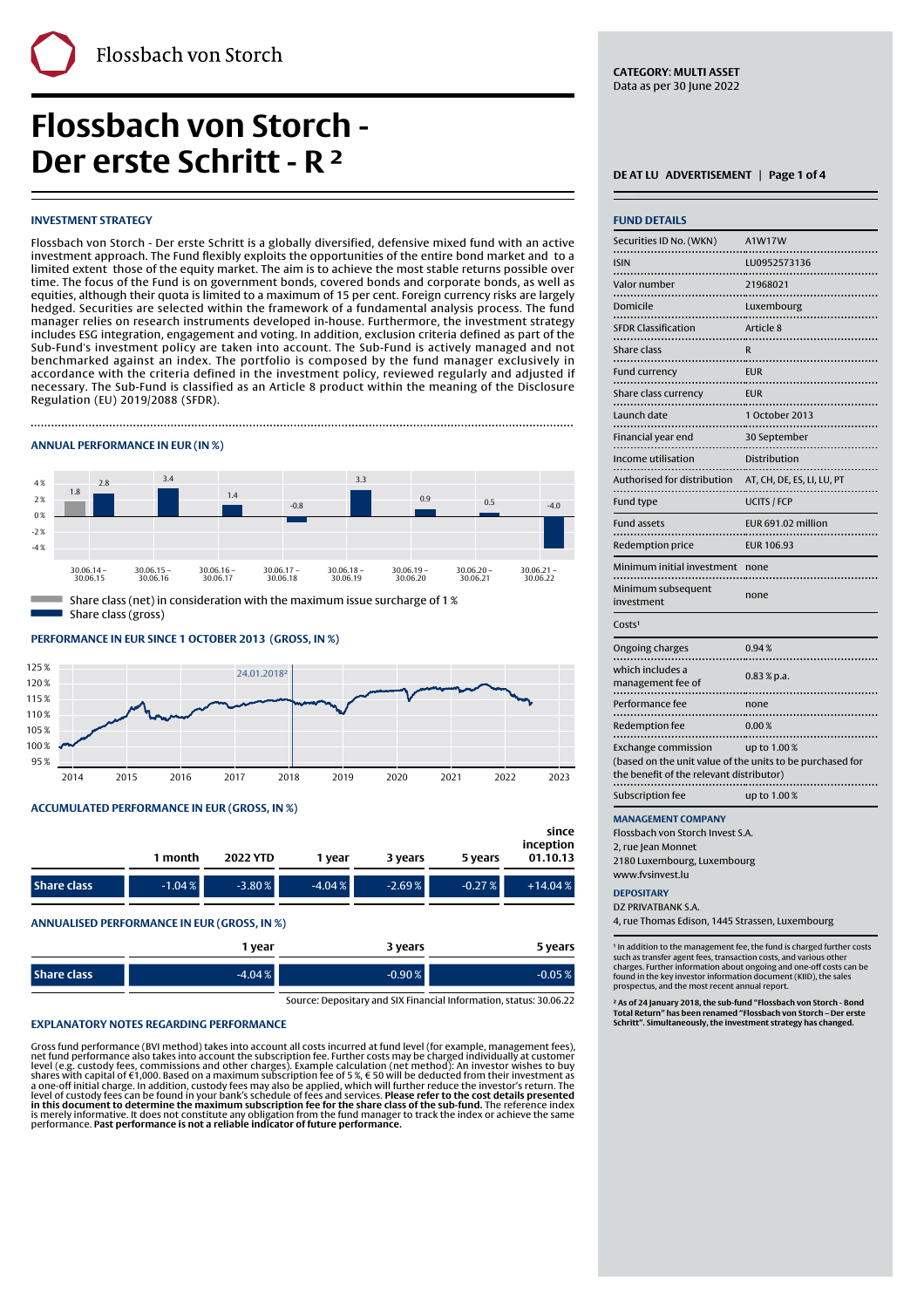# **Flossbach von Storch - Der erste Schritt - R DER AT LU BUSE AT LU ADVERTISEMENT** | Page 2 of 4

# **TOP 10 GUARANTORS OVERALL FUND LEVEL (IN %)**

| $\mathbf{1}$ . | Frankreich, Republik                    | 14.31% |
|----------------|-----------------------------------------|--------|
| 2.             | Republic of Germany                     | 12.06% |
| З.             | United States of America                | 8.34%  |
| 4.             | Kreditanstalt für Wiederaufbau          | 5.72%  |
| 5.             | Landwirtschaftliche Rentenbank          | 4.68%  |
| 6.             | ING Groep N.V.                          | 3.78%  |
| 7.             | Lower Saxony                            | 2.81%  |
| 8.             | Landeskreditbank Baden-Würt-<br>temberg | 2.72%  |
| 9.             | North Rhine-Westphalia                  | 2.28%  |
| 10.            | Saxony-Anhalt, State                    | 2.01%  |
| <b>Total</b>   |                                         | 58.71% |

Source: Depositary and Flossbach von Storch,

status: 30.06.22

# **ASSET ALLOCATION (IN %)**



\* Please note: equity index derivatives may include futures and delta-weighted options on indices

Source: Depositary and Flossbach von Storch, status: 30.06.22

# **TOP 10 SECTORS FOR EQUITIES (IN %)**

Finally, the contract of the contract of the contract of the contract of the contract of the contract of the c

| 1.                    | <b>Information Technology</b> | 23.41% |
|-----------------------|-------------------------------|--------|
| $\mathcal{P}_{\cdot}$ | <b>Health Care</b>            | 16.69% |
| 3.                    | <b>Financials</b>             | 16.57% |
|                       | Industrials                   | 14.19% |
| 5.                    | <b>Consumer Staples</b>       | 11.60% |
| 6.                    | <b>Communication Services</b> | 9.39%  |
| $\mathbf{7}$          | Consumer Discretionary        | 8.14%  |

Source: Depositary and Flossbach von Storch, status: 30.06.22

# **CREDIT RATING FOR BONDS (IN %)**

| AAA | 64.29% |
|-----|--------|
| AA  | 29.46% |
| А   | 3.70%  |
| BBB | 2.55%  |

Source: Depositary and Flossbach von Storch, status: 30.06.22

A simplified ratings scorecard is used when determining the rating. Trends (+/-) are not taken into account in this process. Convertibles are not considered.

# **KEY FUND FIGURES**

| Average Yield to Maturity                    | 1.55%      |
|----------------------------------------------|------------|
| Duration                                     | 1.24 years |
| Source: Depositary and Flossbach von Storch, |            |

status: 30.06.22

# **MONTHLY COMMENTARY**

The negative trend on the financial markets continued in June. The central banks want to fight the (still) high inflation with a more repressive monetary policy. The European Central Bank (ECB) announced the first interest-rate hike in the euro area in 11 years and the US Federal Reserve (Fed) implemented the highest interest-rate hike since 1994 with an increase of 75 basis points. This monetary tightening in an environment of global conflicts, disrupted supply chains and lockdowns in China raised concerns about a possible recession. The global MSCI World equity index lost around 6.4% (in euro terms, including dividends) in June. Bond prices also remained under pressure as interest rates rose, weighing negatively on portfolio performance. The euro continued to depreciate against the US dollar and was almost at its lowest level in 10 years. Thus, apart from the US dollar, almost every asset class suffered losses in June. This environment had a comparatively low negative impact on performance, which speaks for the robustness of the portfolio given the historical dimensions of the global increases in bond yields as well as the weakness of asset-price developments. Over the course of the month, we continuously reviewed all sources of risk and return and actively managed our equity and interest-rate hedges. In June, we almost completely eliminated interest-rate risks. Looking ahead our focus will be on the tensions arising from a weaker growth outlook and the further development of inflation, as well as the reactions of the central banks to these two challenges. As these developments are very dynamic, we have maintained maximum freedom of movement in a difficult environment by focusing on the quality of the portfolio (especially on the bond side) in addition to a cash holding of around 14%.

# **FUND MANAGEMENT**



**Wilhelm Wildschütz** Fund manager At Flossbach von Storch since 2018.



**Marcel Bross** Deputy fund manager At Flossbach von Storch since 2021.

#### **AWARDS**

# **Morningstar Rating™ overall\*:** \*\*\*\*\*\*

\* Morningstar Rating™ overall: © (2022) Morningstar Inc. All rights reserved. The information contained herein: (1) is protected by copyright for Morningstar and / or its content providers; (2) may not be copied or distributed, and (3) is not guaranteed with regard to its accuracy, completeness, or timeliness. Neither Morningstar nor its content providers are liable for any damages or losses that may result from the use of this information. Ratings refer to the previous month.

For more information on Morningstar's ratings, please visit:

[http://www.morningstar.co.uk/uk/help/Methodol](http://www.morningstar.co.uk/uk/help/Methodology.aspx) [ogy.aspx](http://www.morningstar.co.uk/uk/help/Methodology.aspx)

status: 31.05.22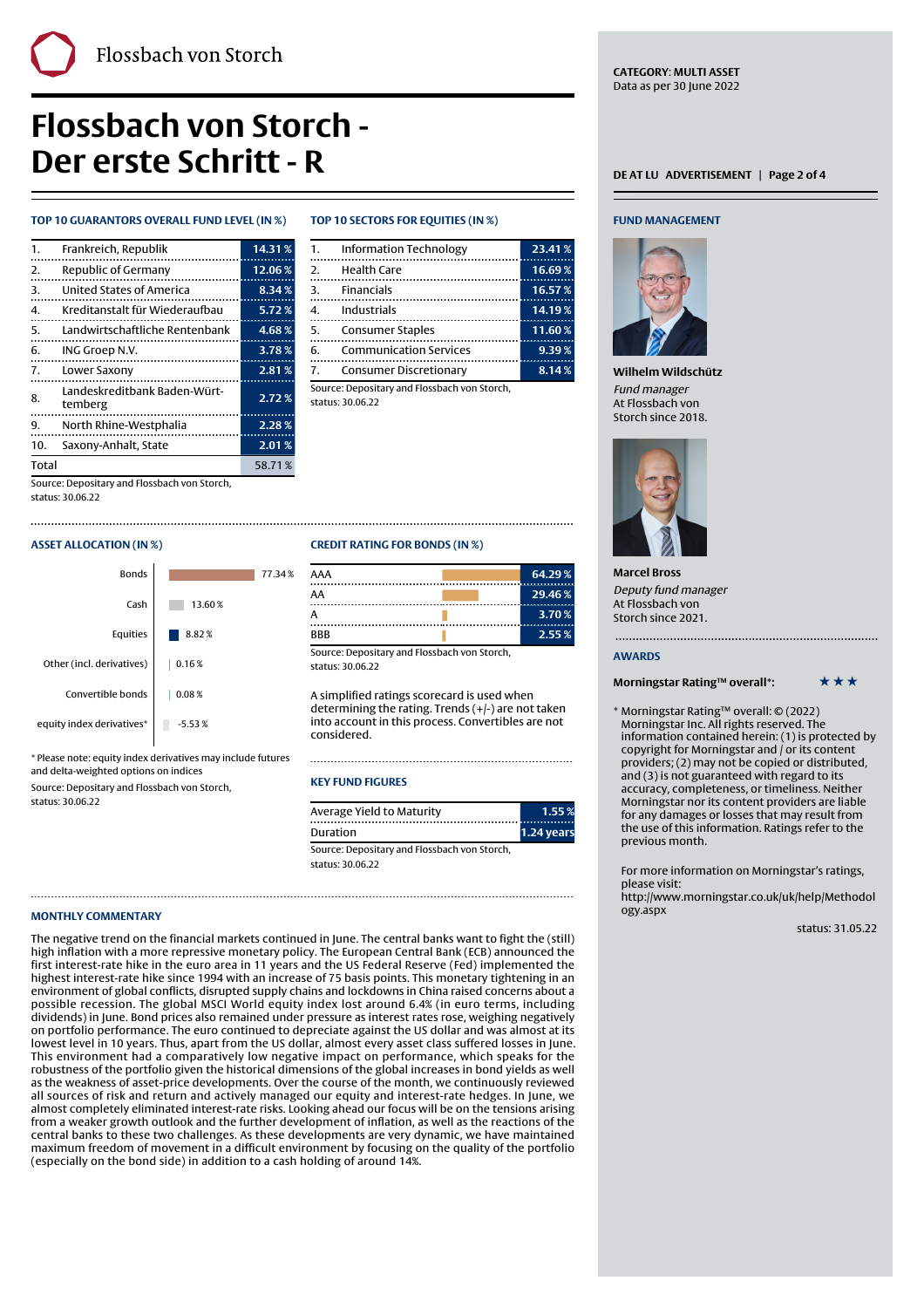**Flossbach von Storch - Der erste Schritt - R DERIFFER SCHRITTE SCHRITTENENT** | Page 3 of 4

## **OPPORTUNITIES**

- + Participate in global bond market growth.
- + Income can be generated from regular interest payments.
- + Active interest rate, currency and risk management (e.g. from the use of derivatives).
- + Risk is broadly diversified by investing in a range of asset classes (e.g. equities, bonds, convertible bonds etc.) Market potential can be exploited by investing across a wide range.

Finally, the contract of the contract of the contract of the contract of the contract of the contract of the c

#### **RISKS**

- The securities in which the Management Company invests the sub-fund assets present opportunities for gain but also the possibility of risk. ESG criteria can restrict the selection of target investments in terms of category and number, sometimes considerably. If a sub-fund invests directly or indirectly in securities and other assets, it is subject to many general trends and tendencies, which are sometimes attributable to irrational factors on the markets particularly on the securities markets. Losses can occur when the market value of the assets decreases as against the cost price. If a unitholder sells units of the sub-fund at a time at which the value of assets in the sub-fund has decreased compared with the time of the unit purchase, he will not receive the full amount he has invested in the sub-fund. Despite the fact that each sub-fund aspires constant growth, this cannot be guaranteed. -
- Country, credit and issuer liquidity risk. Also potential exchange rate risks. If securities are illiquid (i.e. thinly traded), there is a risk that it may either not be possible to sell the assets at all or only by accepting a significant discount on the sale price. -
- Investing in bonds may entail price risks, especially in case of rising interest rates on the capital markets.
- Where used, derivatives can have a greater negative impact on the fund value than would be the case if the assets were acquired directly. This can affect the fund's risk profile and volatility (tendency for the -

price to fluctuate). **Please read the Prospectus and particularly the RISK WARNINGS section and the specific annex of the subfund to understand the risks and benefits of this product.**

#### **GLOSSARY**

#### **Average Yield to maturity (YTM)**

Yield on a bond held until maturity, taking into account interest payments and any differences between the issue price and the redemption amount.

### **Duration**

Indicates how long capital invested is bound in a bond. It is shorter than the maturity of a bond since regular interests paid out to investors, are considered. For Zero-Bonds, duration and maturity is the same. Interests are due at maturity date.

#### **Average dividend yield**

Ratio of dividend to share price. It is shown as a per cent and provides information about how a share bears interest.

#### **INVESTOR PROFILE**

#### **CONSERVATIVE:**

The fund is appropriate for conservative investors. Due to the composition of the net sub-fund assets, there is a moderate degree of risk but also a moderate degree of profit potential. The risks may consist in particular of currency risk, credit risk and price risk, as well as market interest rate risks.

#### **INVESTMENT HORIZON:**

Medium-term: 3 to 5 years

#### **RISK/RETURN PROFILE**

| Low risk                |  |  |                          | High risk |  |
|-------------------------|--|--|--------------------------|-----------|--|
| Potentially low revenue |  |  | Potentially high revenue |           |  |
|                         |  |  | 5                        | 6         |  |

The historical data used for calculating the synthetic indicator is not a reliable indication of the future risk and reward profile of the share class. The category shown is not guaranteed to remain unchanged and may shift over time. Even the lowest category does not mean a risk-free investment. This share class has been placed in the aforementioned risk class because its unit price is subject to little to medium fluctuation, therefore the profit potential and loss exposure may be low to moderate. Because of the calculation model used, all risks may not be taken into consideration when placing the share class in a risk class. Detailed information can be found in the section entitled "Risks" of the prospectus.